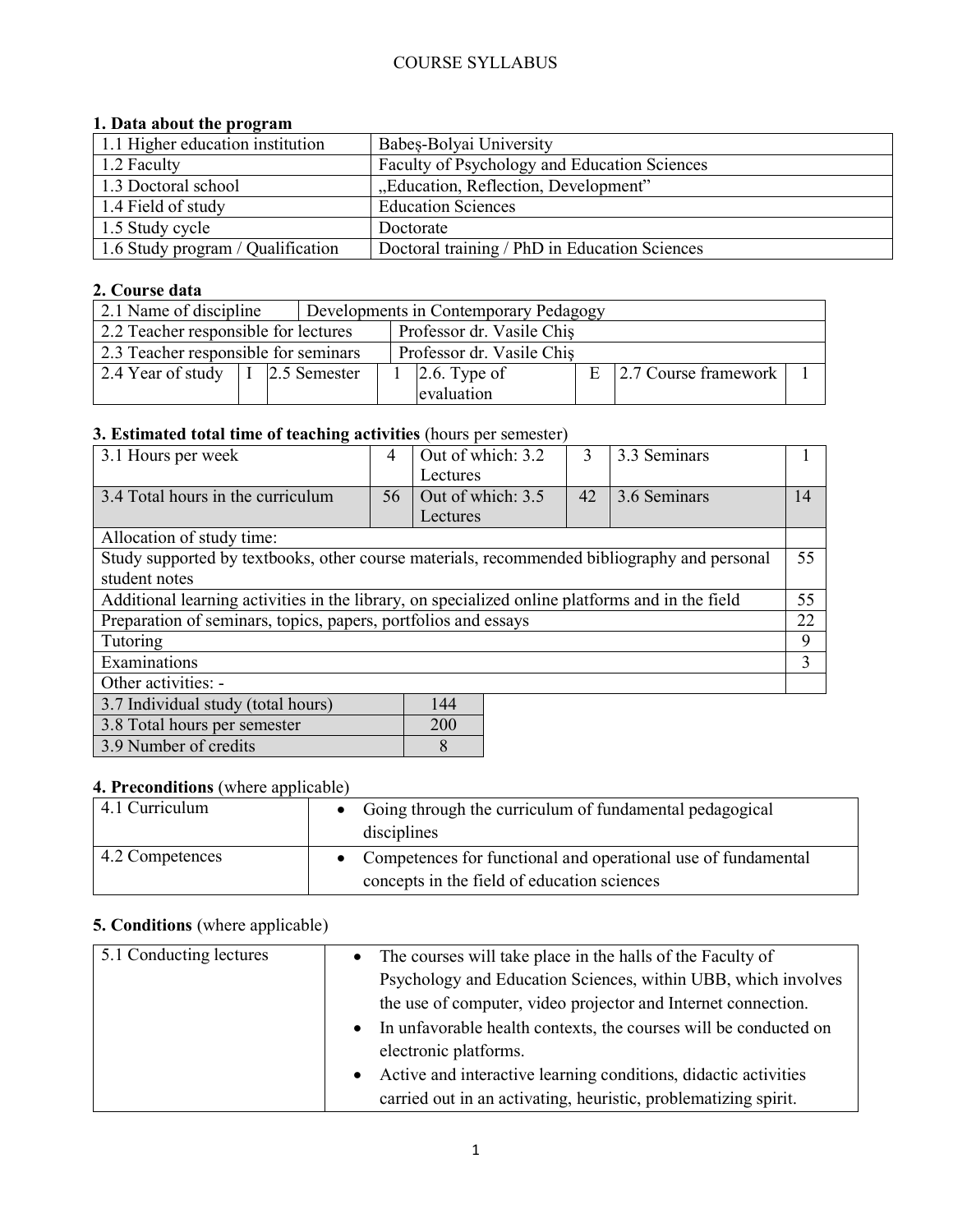| 5.2 Conducting seminars | The courses will take place in the halls of the Faculty of<br>$\bullet$       |
|-------------------------|-------------------------------------------------------------------------------|
|                         | Psychology and Education Sciences, within UBB, which involves                 |
|                         | the use of computer, video projector and Internet connection.                 |
|                         | In unfavorable health contexts, the courses will be conducted on<br>$\bullet$ |
|                         | electronic platforms.                                                         |
|                         | Active and interactive learning conditions, didactic activities<br>$\bullet$  |
|                         | carried out in an activating, heuristic, problematizing spirit.               |

## **6. Specific competences acquired**

| Professional<br>competences | Development and promotion of professional practices (educational, curricular, didactic<br>$\bullet$<br>and research) specific to the specialist in the field of Education Sciences<br>Management of educational and curricular processes at all levels of the system and of the<br>$\bullet$                                                                                                 |
|-----------------------------|----------------------------------------------------------------------------------------------------------------------------------------------------------------------------------------------------------------------------------------------------------------------------------------------------------------------------------------------------------------------------------------------|
|                             | educational process (macro-, meso- and micro-educational)                                                                                                                                                                                                                                                                                                                                    |
| competences<br>ransversal   | Application of the principles and norms of professional deontology based on explicit<br>$\bullet$<br>value options specific to the specialist in the field of Education Sciences<br>Effective communication and cooperation in professional, interdisciplinary contexts and<br>$\bullet$<br>work teams, specific to the field of Education Sciences, respecting the specific ethics<br>norms |

# **7. Course objectives** (based on the acquired competences grid)

| 7.1 The general         | Acquiring the competence of reflective, critical-constructive analysis of the                                                                                                                                                                                                                                                                                                                                                                                                                                                                                                        |
|-------------------------|--------------------------------------------------------------------------------------------------------------------------------------------------------------------------------------------------------------------------------------------------------------------------------------------------------------------------------------------------------------------------------------------------------------------------------------------------------------------------------------------------------------------------------------------------------------------------------------|
| objective of the course | issues of contemporary pedagogy                                                                                                                                                                                                                                                                                                                                                                                                                                                                                                                                                      |
| 7.2 Specific objectives | To critically analyze the components, the concepts, the theories and the<br>applications in the field of contemporary pedagogy<br>To identify and to analyze the mechanisms and strategies used in<br>designing, management and evaluation of contemporary educational<br>systems<br>• To be able to identify the network of curriculum concepts, theories and<br>applications<br>• To be able to apply the pedagogical concepts in an inter- and trans-<br>disciplinary approach<br>To elaborate personal analyses and syntheses by using the knowledge in<br>the field of pedagogy |

## **8. Content**

| 8.1 Lectures                                                | Teaching methods | Comments                  |
|-------------------------------------------------------------|------------------|---------------------------|
| Theme 1. From the traditional Pedagogy to the               |                  |                           |
| contemporary Sciences of Education – General overview       |                  |                           |
| Theme 2. Pedagogy for listening and knowledge –             |                  |                           |
| Pedagogy for interactive and integrated learning activities |                  |                           |
| Theme 3. Pedagogy for past – Pedagogy for future            |                  | - Capitalizing on the     |
| development                                                 |                  | acquisitions of students' |
| Theme 4. Pedagogy for rote memory and surface learning      | - Presentation   | in the field of education |
| - Pedagogy for problem solving and deep learning            | - Explanation    | sciences                  |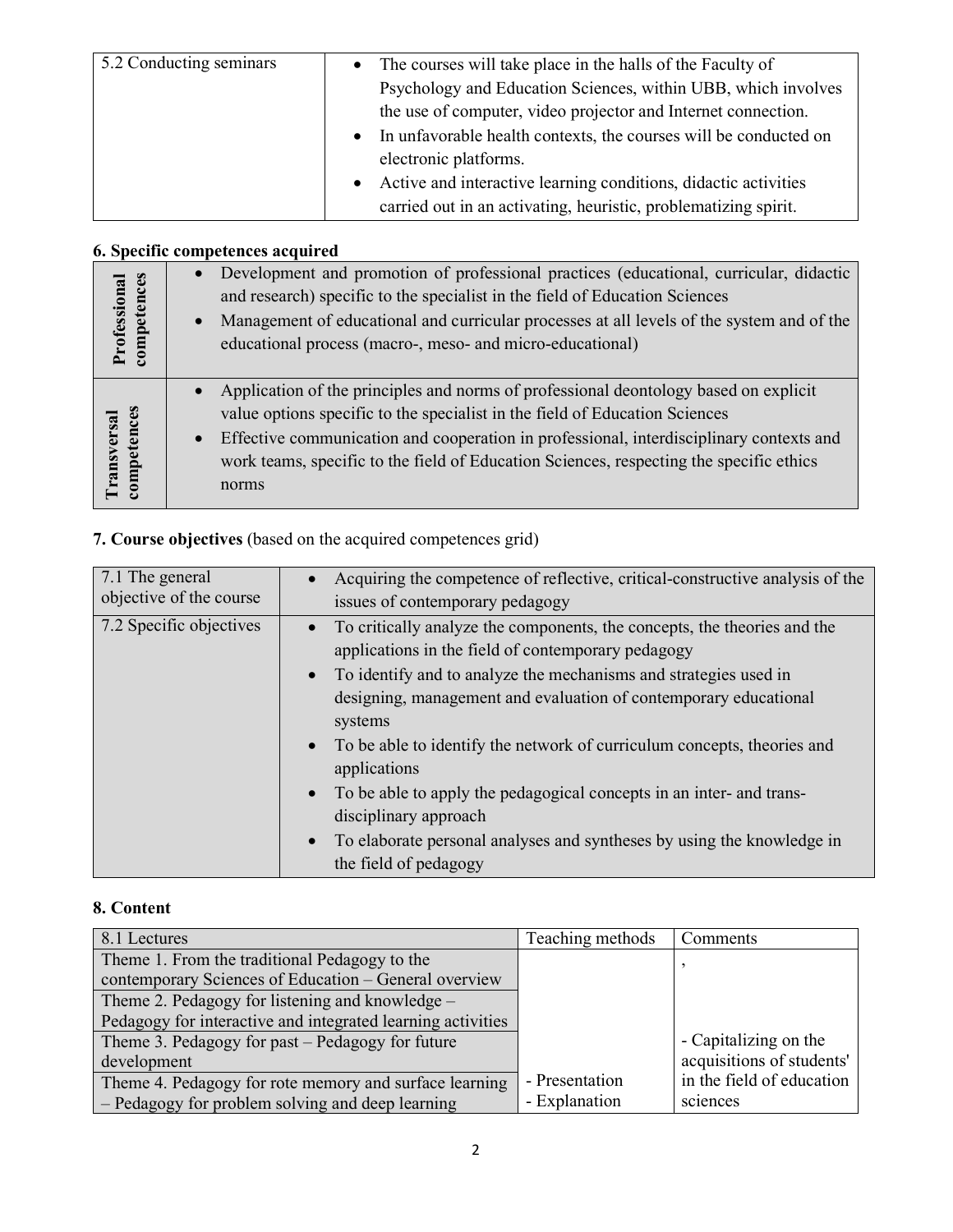| Theme 5. From pedagogy for knowledge to pedagogy for                                                                                                                                                     | - Discussion       | - Valorization of the   |  |  |
|----------------------------------------------------------------------------------------------------------------------------------------------------------------------------------------------------------|--------------------|-------------------------|--|--|
| competences. Resignification of teaching, learning and                                                                                                                                                   | - Case studies     | didactic and managerial |  |  |
| evaluation                                                                                                                                                                                               | - Exercise         | experience of the       |  |  |
| Theme 6. Contemporary educational systems – types,                                                                                                                                                       | - Problematization | students                |  |  |
| structures, characteristics, management and functionality                                                                                                                                                | - Personal and     | - Capitalizing on       |  |  |
| Theme 7. Comparative analysis of hierarchically                                                                                                                                                          | collective         | students' research      |  |  |
| organized systems and networked systems                                                                                                                                                                  | reflection         | experience              |  |  |
| Theme 8. Pedagogical reforms and renewal of                                                                                                                                                              |                    |                         |  |  |
| contemporary educational systems                                                                                                                                                                         |                    |                         |  |  |
| Theme 9. The national educational system in the light of                                                                                                                                                 |                    |                         |  |  |
| the modern pedagogical paradigms                                                                                                                                                                         |                    |                         |  |  |
| Theme 10. Curriculum – an evolutionary and integrative                                                                                                                                                   |                    |                         |  |  |
| concept                                                                                                                                                                                                  |                    |                         |  |  |
| Theme 11. Trends and orientations in curriculum                                                                                                                                                          |                    |                         |  |  |
|                                                                                                                                                                                                          |                    |                         |  |  |
| conceptualization                                                                                                                                                                                        |                    |                         |  |  |
| Theme 12. Types of curriculum and their relevance in                                                                                                                                                     |                    |                         |  |  |
| contemporary education                                                                                                                                                                                   |                    |                         |  |  |
| Theme 13. Curriculum pedagogy: conceptual constants                                                                                                                                                      |                    |                         |  |  |
| and variable applications                                                                                                                                                                                |                    |                         |  |  |
| Theme 14. The new curriculum and the modern                                                                                                                                                              |                    |                         |  |  |
| pedagogical paradigms                                                                                                                                                                                    |                    |                         |  |  |
|                                                                                                                                                                                                          |                    |                         |  |  |
| 8.2 Seminars                                                                                                                                                                                             | Teaching methods   | Comments                |  |  |
| A seminar will be organized for each topic addressed in                                                                                                                                                  | - Personal and     | Students will be        |  |  |
| the lectures. The seminars will involve:                                                                                                                                                                 | collective         | encouraged to:          |  |  |
| - Development of projects, presentation and assessment in                                                                                                                                                | reflection         | - to make connections   |  |  |
| group                                                                                                                                                                                                    | - Exercise         | with the aspects        |  |  |
| - Presentation of conclusions, aspects of the developed                                                                                                                                                  | - Case studies     | discussed in the        |  |  |
| project and discussions                                                                                                                                                                                  | - Discussion       | lectures                |  |  |
| - Application of questionnaires and solving practical                                                                                                                                                    | - Debate           | - to apply the          |  |  |
| exercises                                                                                                                                                                                                | - Learning through | assimilated knowledge   |  |  |
| - Analysis/ Evaluation of existing materials on relevant                                                                                                                                                 | cooperation        | in a personalized way,  |  |  |
| educational web-sites                                                                                                                                                                                    | - Explanation      | taking into account     |  |  |
| - Debates                                                                                                                                                                                                |                    | their own research      |  |  |
| - Case studies regarding particular approaches in                                                                                                                                                        |                    | topic                   |  |  |
| contemporary pedagogy realised by the doctoral students,                                                                                                                                                 |                    |                         |  |  |
| based on their individual doctoral research topics                                                                                                                                                       |                    |                         |  |  |
| Bibliography:                                                                                                                                                                                            |                    |                         |  |  |
| · Apple, M., W. (2005). Ideology and curriculum. New York: Routledge.                                                                                                                                    |                    |                         |  |  |
| · Bocoș, M.-D. (2013). Instruirea interactivă. Repere axiologice și metodologice. Iași: Editura Polirom.                                                                                                 |                    |                         |  |  |
| · Bocoș, M., Chiș, V. (2012). Management curricular. Repere teoretice și aplicative. Pitești: Editura                                                                                                    |                    |                         |  |  |
| Paralela 45.                                                                                                                                                                                             |                    |                         |  |  |
|                                                                                                                                                                                                          |                    |                         |  |  |
| • Bocoș, M., Chiș, V. (coord. gen.) (2012). Abordarea integrată a conținuturilor curriculare. Particularizări                                                                                            |                    |                         |  |  |
| pentru învățământul primar. Cluj-Napoca: Editura Casa Cărții de Știință.                                                                                                                                 |                    |                         |  |  |
| • Bocoș, M., Chiș, V. (eds.). (2013). An Integrated Approach to Curricular Contents. Particular Features<br>for Primary Schools. Newcastle upon Tyne: Cambridge Scholars Publishing.                     |                    |                         |  |  |
| · Botkin, J., Elmandjara, M., Malita, M. (1981). Orizontul fară limite al învățării. Lichidarea decalajului                                                                                              |                    |                         |  |  |
|                                                                                                                                                                                                          |                    |                         |  |  |
| uman. București: Editura Politică.                                                                                                                                                                       |                    |                         |  |  |
| · Bruner, J.S. (1970). Pentru o teorie a instruirii. București: Editura Didactică și Pedagogică.<br>· Chiș, V. (2001). Activitatea profesorului între curriculum și evaluare. Cluj-Napoca: Editura Presa |                    |                         |  |  |
|                                                                                                                                                                                                          |                    |                         |  |  |

Universitară Clujeană.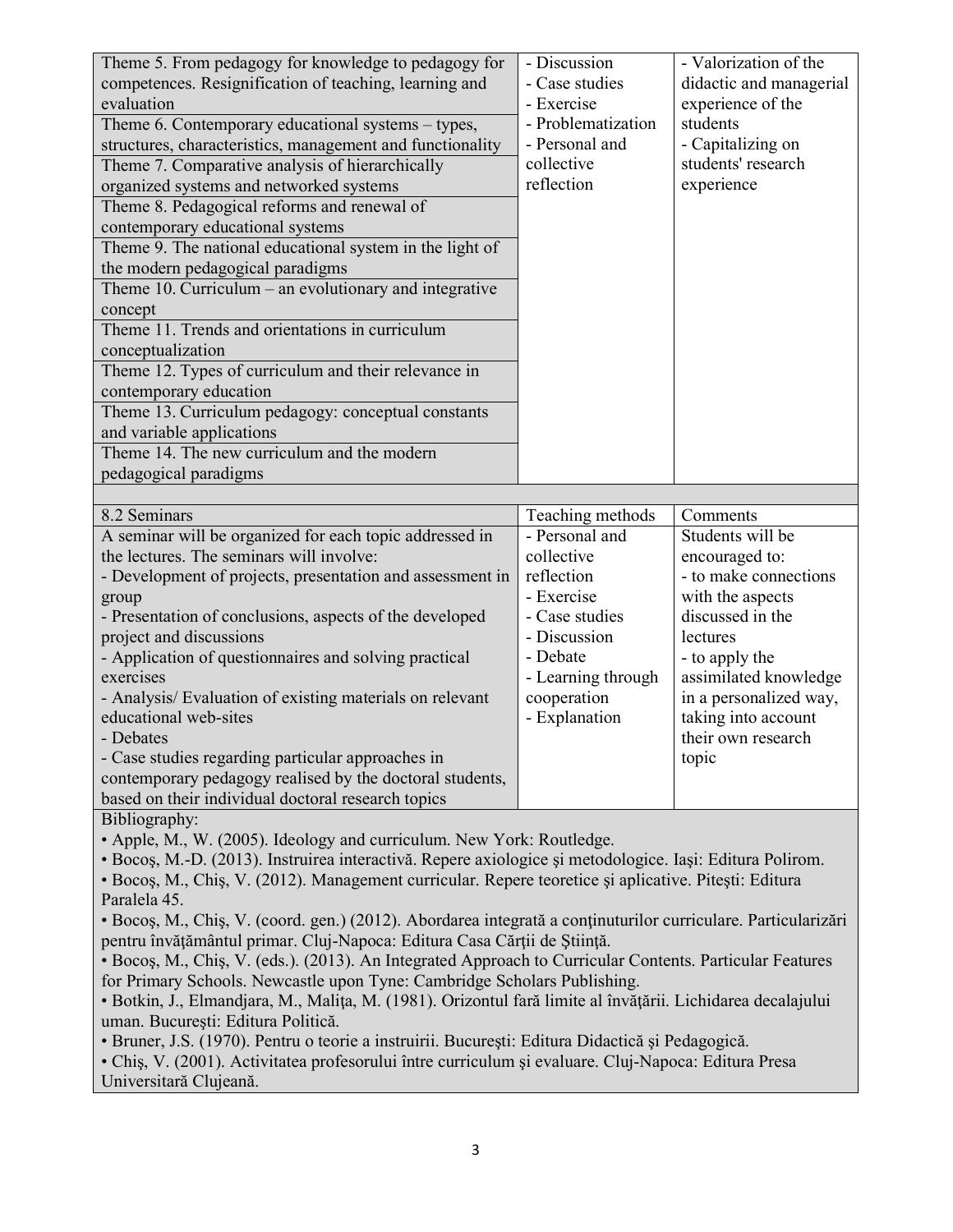• Chis, V. (2002), "Analize instituționale. Școala generală N, municipiul Bistrița, Județul Bistrița-Năsăud", în Vlăsceanu, L. (coord.), Şcoala la răscruce. Schimbare şi continuitate în curriculumul învăţământului obligatoriu. Studiu de impact. Iaşi: Editura Polirom, pp. 686-711.

• Chiş, V. (2003). Provocările pedagogiei contemporane. Cluj-Napoca: Editura Presa Universitară Clujeană.

- Chiş, V., (2005). Pedagogia contemporană. Pedagogia pentru competenţe. Cluj-Napoca: Editura Casa Cărtii de Stiință.
- Chis, V. (2014). Fundamentele pedagogiei. Repere tematice pentru studenți și profesori/ Fundamentals of Pedagogy. Thematic highlights for students and teachers. Editura Eikon.
- Dewey, J. (1902). The Child and the Curriculum. Chicago: University of Chicago Press.
- Dewey, J. (1972). Democraţie şi educaţie. Bucureşti: Editura. Didactică şi Pedagogică.
- Ionescu, M. (2011). Instructie și educație. Paradigme educaționale moderne (ediția a IV-a revizuită și adăugită). Cluj-Napoca: Editura Eikon.

• Ionescu, M., Bocoş, M. (coord.) (2017), Tratat de didactică modernă, ediţia a II-a revizuită. Piteşti: Editura Paralela 45.

• Joiţa, E. (2006). Instruirea constructivistă – o alternativă. Fundamente. Strategii. Bucureşti: Editura Aramis.

- Kuhn, T.S. (1983). La structure des révolutions scientifiques. Paris: Flammarion.
- Longstreet, W.S., Shane, H.G. (1993). Curriculum for a new millennium. Boston: Allyn and Bacon.
- Marga, A. (2003). University Reform Today. Cluj-Napoca: Cluj University Press.
- Moise, C., Cozma, T. (1996), Reconstrucţie pedagogică. Iaşi: Editura Ankarom.
- Nicolescu, B. (1999). Transdisciplinaritatea. Manifest. Iaşi: Editura Polirom.
- Nicolescu, B. (2002). Noi, particula şi lumea. Iaşi: Editura Polirom.
- Radu, I., Ionescu, M. (1987). Experienţă didactică şi creativitate. Cluj-Napoca: Editura Dacia.

• Shane, Harold. G., Tabler, B.M. (1981). Educating for a new millennium. Bloomington, Ind.: Phi Delta Kappa International.

- Toffler, A. (1970). Future Shock. New York: Random House.
- Văideanu, G. (1988). Educaţia la frontiera dintre milenii. Bucureşti: Editura Politică.
- Vîgotski, L.S. (1972). Opere pedagogice alese, vol. I-II. Bucureşti: Editura Didactică şi Pedagogică.
- Vlăsceanu, L. (coord.). (2002). Şcoala la răscruce. Schimbare şi continuitate în curriculumul
- învăţământului obligatoriu. Studiu de impact. Iaşi: Editura Polirom.

Legea Educatiei Nationale nr. 1/ 2011, cu modificările și completările ulterioare (http://legeaz.net/legea-educatiei-nationale-1-2011/).

www.edu.ro

### **9. Aligning the contents of the discipline with the expectations of the epistemic community representatives, professional associations and standard employers operating in the program field**

- Familiarizing students with the main developments in contemporary pedagogy
- Analyzing the particular problems of different educational systems
- Critical-constructive analysis of the curriculum policy in Romania
- Approaching the developments in contemporary pedagogy in a social, economic, technological, cultural etc. context

# **10. Examination**

| Activity type  | 10.1 Evaluation criteria | 10.2 Evaluation methods | 10.3 Weight in  |
|----------------|--------------------------|-------------------------|-----------------|
|                |                          |                         | the final grade |
| 10.4 Lectures  | Assessment of knowledge  | Written exam            | 60%             |
|                | Assessment of knowledge  | Ongoing tests           |                 |
| 10.5 Seminars  | Activity during seminars | Discussions, answers to | 30%             |
|                |                          | questions               |                 |
|                | Assessment of knowledge  | Written exam            |                 |
| Specification: |                          |                         |                 |